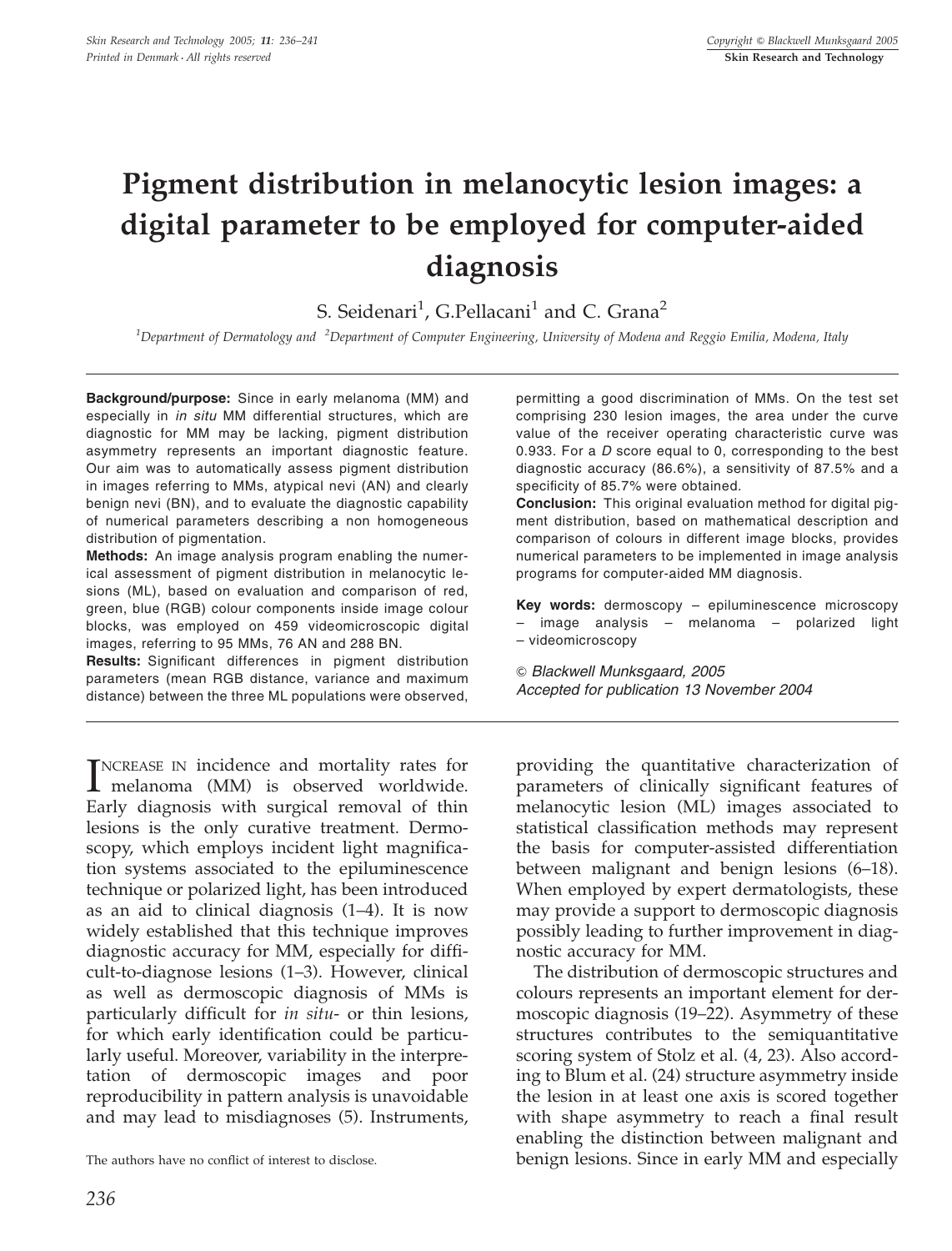in in situ MM differential structures which are diagnostic for MM may be lacking, network atypia and pigment distribution asymmetry represent important diagnostic features.

The aim of this study was to automatically assess pigment distribution in images referring to MMs, atypical nevi (AN) and clearly benign nevi (BN), and to evaluate the diagnostic capability of numerical parameters describing asymmetric distribution of pigmentation.

# Materials and Methods

#### Image data base

Four hundred and fifty-nine ML images, referring to 76 AN, 288 BN and 95 MMs were studied. The images were subdivided into the three above subgroups according to clinical, dermoscopic and histopathologic evaluation. Histopathology was performed on AN and MMs, whereas only 30% of BN were excised and examined.

#### Image acquisition system

Images were acquired by means of a digital videomicroscope (VMS-110A, Scalar Mitsubishi, Tama-shi, Tokyo, Japan), with a 20-fold magnification enabling the whole lesion to be included in the monitor area. The instrument has been described elsewhere (10, 12). The images were digitized by means of a Matrox Orion frameboard and stored by an image acquisition program (VideoCap 8.09, DS-Medica, Milan, Italy), which runs under Microsoft Windows. The digitized images offer a spatial resolution of 768  $\times$  576 pixels and a resolution of 16 million colours. The camera system is calibrated monthly on a set of colour patches with known colour properties (Gretag Machbet*<sup>s</sup>* ColorChecker Chart: Gretag Machbet, New Windsor, NY, USA) and the resulting colour profile is adjusted on the white test patch, between each patient's examination, according to a well defined procedure (25).

### Image analysis program for pigment distribution assessment

After detection of the lesion border (16) and extraction of reference geometrical measures, such as centroid and main inertia axes, according to standard algorithms, pigment distribution asymmetry was assessed employing a three-step process for measuring the colour distribution inside the lesion. The first step consists in the elimination of colour details in the image and in its simplification into colour blocks. This is achieved by subdividing the image with a grid, after selecting the level of detail we are interested in (Fig. 1). The second step consists in colour description by computing the average colour inside each colour block, considering only pixels belonging to the lesion (Figs 1c, g). Image blocks are considered valid only if more than 25% of their area is constituted by lesion points, whereas they are excluded if less than 25% is comprised inside the lesion border (excluded blocks are shown in white in Figs 1d and h). The third algorithm phase assesses the colour difference



Fig. 1. Image analysis process for the assessment of structural asymmetry in melanocytic lesions images. The digital image (a) is subdivided by a grid  $(b, f)$ . The average colour inside each colour block is computed, considering only pixels belonging to the lesion  $(c, g)$ . Excluded blocks (when less than 25% is comprised inside the lesion border) are shown in white in d and h.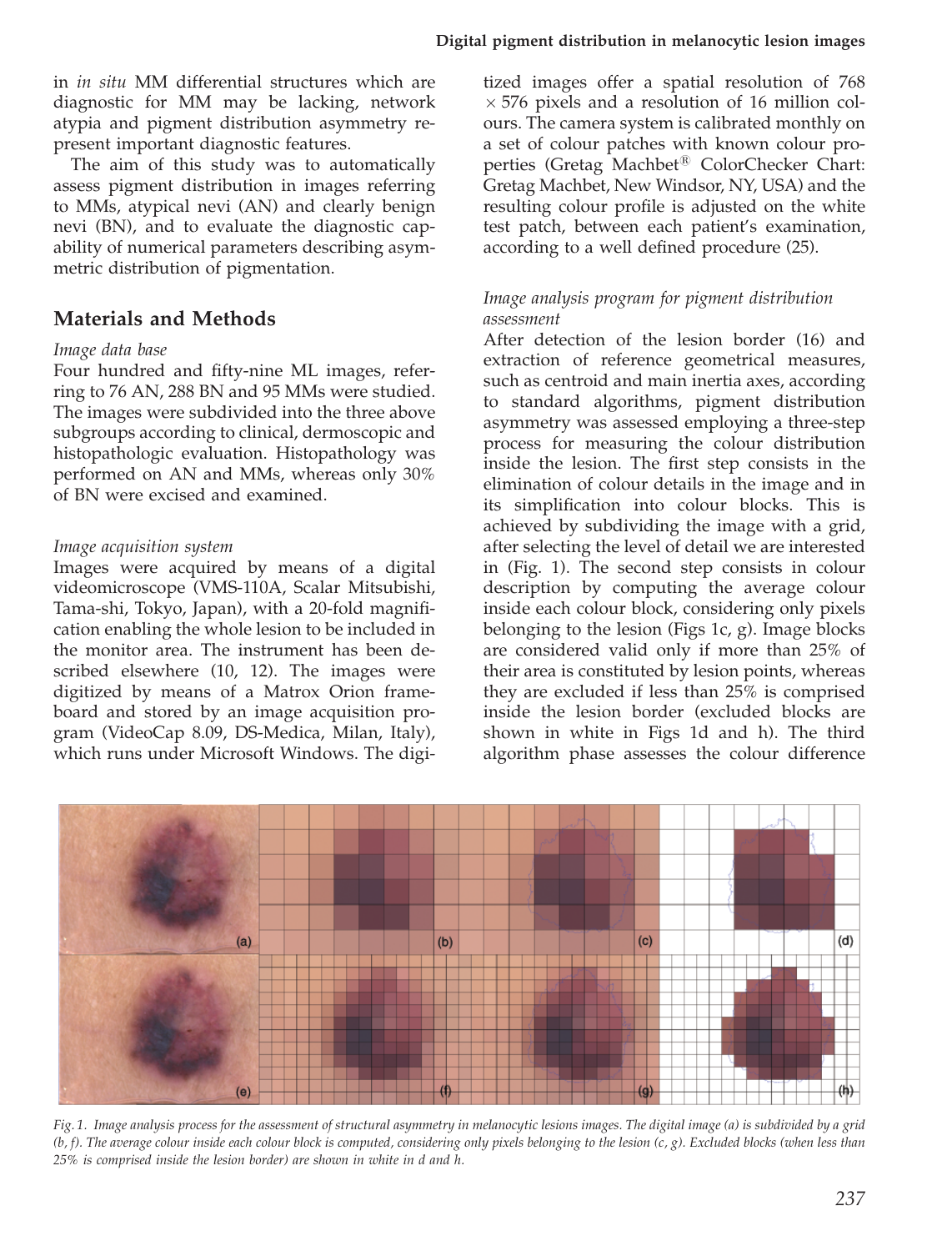#### Seidenari et al.

between blocks using the Euclidean distance in the red, green, blue (RGB) colour space, and extracts measures of colour distribution within the lesion image employing mean (PIXMED), variance (PIXVAR), and maximum colour differences (PIXMAX). This procedure was employed both on images composed by  $91 \times 96$  pixels per block and on images composed by  $48 \times 49$  pixels per block, equivalent to a resizing of the image to 1% and 2%, and corresponding to a mean number of valid blocks per image of 9.45 and 31.63, respectively. This process can produce a very high number of comparisons between pixels, since it needs  $n(n-1)/2$  comparisons, where n is the number of valid pixels in the grid; this implies that up to 595 and 8385 distances, respectively, were computed for large lesions. Thus, we obtained a set of three parameters for each detail level (1% and 2%), corresponding to 6 measurements per lesion.

## **Statistics**

For statistical analysis, the SPSS statistical package (release 10.0.06, 1999; SPSS Inc., Chicago, IL, USA) was used. As basic statistics, mean and standard deviation of computer values, i.e. mean, variance, and maximum colour differences, were calculated for MMs, AN, BN. Differences between values referring to the three lesion groups were evaluated using the Mann-Whitney U-test for independent samples. A *P*-values <0.01 was considered significant.

To examine the discriminant power of our numerical parameters for differentiating between nevi and MMs, discriminant analysis was performed on a training set comprising 50% of BN, AN and MMs (229 lesions). Discriminant analysis

enables the identification of variables, which are important for distinction among the groups and develops a procedure for group classification based on a score attribution. A linear combination of independent variables is formed and serves as a basis for assigning cases to groups. A score (D), obtained for each lesion by the linear discriminant equation, is employed for the attribution of cases to groups. A receiver operating characteristic (ROC) analysis was performed to investigate sensitivity and specificity of the discriminant equation on classification of ML belonging to the test set, comprising the remaining 230 lesions. Diagnostic accuracy was estimated by the ratio between the percentage of the sum of true positives and true negatives, and the total number of lesions, and was calculated for each threshold (D) value. The area under the curve (AUC) and its 95% confidence interval (CI95%) were employed to estimate the probability of correctly classifying the lesions into benign and malignant.

# Results

Mean and standard deviation of mathematical parameters calculated for BN, AN, and MMs are listed in Table 1. Mean distance, variance and maximum distance were significantly higher in MMs both in respect of BN and AN.

Among numerical parameters calculated by the computer, PIXMAX1, PIXMED2, PIXVAR2 and PIXMAX2 were selected by discriminant analysis for distinguishing between nevi and MMs of the training set. On the test set, the AUC value of the ROC curve was 0.933. For a D score equal to 0, corresponding to the best

|                    | Clearly benign lesions (288) |           | Atypical nevi (76) |           | Melanomas (95)        |           |
|--------------------|------------------------------|-----------|--------------------|-----------|-----------------------|-----------|
|                    | Mean                         | <b>SD</b> | Mean               | <b>SD</b> | Mean                  | <b>SD</b> |
| PXMED1             | 28.04                        | 9.40      | $32.09*$           | 11.46     | $41.62$ *'†           | 18.07     |
| PXVAR1             | 358.21                       | 292.27    | 495.37*            | 376.99    | $958.55$ *;†          | 908.42    |
| PXMAX1             | 62.33                        | 26.19     | 77.65*             | 34.13     | 113.06* <sup>+</sup>  | 47.75     |
| PXMED <sub>2</sub> | 39.95                        | 9.12      | 43.05*             | 10.37     | $50.11***$            | 17.20     |
| PXVAR <sub>2</sub> | 724.08                       | 384.49    | 889.90*            | 457.13    | 1391.43* <sup>*</sup> | 1037.75   |
| PXMAX2             | 107.64                       | 24.35     | 120.80*            | 32.83     | 156.68* <sup>*</sup>  | 45.90     |

SD, standard deviation; PXMED1, mean colour difference; PXVAR1, mean variance of colour difference; PXMAX1, maximum colour difference referring to 1% reduced images; PXMED2, mean colour difference; PXVAR2, mean variance of colour difference; PXMAX2, maximum colour difference referring to 2% reduced images.

\*Significant with respect to clearly benign nevi.

tsignificant with respect to atypical nevi.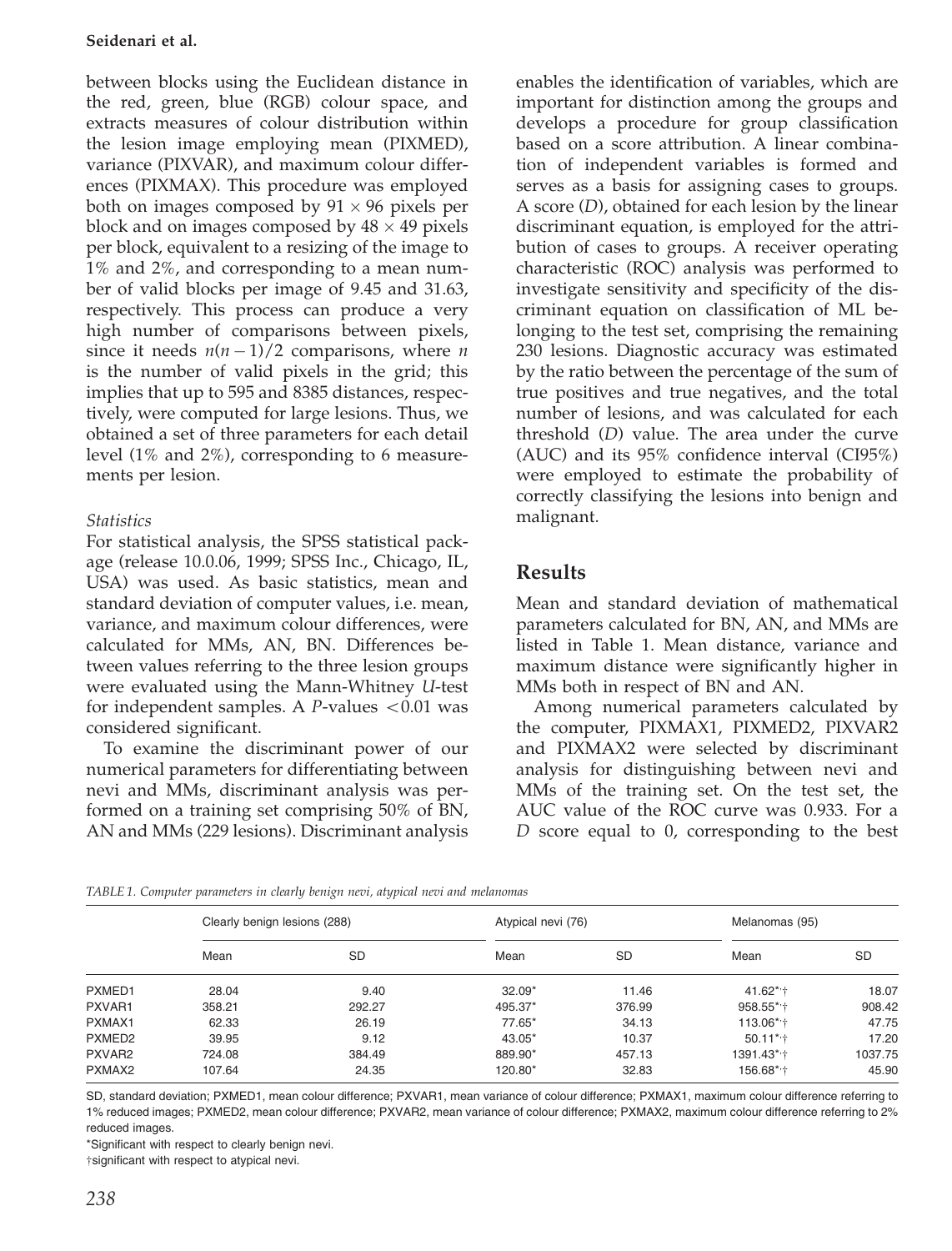diagnostic accuracy (86.6%), a sensitivity of 87.5% and a specificity of 85.7% were obtained. Mean and standard deviation of D values were  $2.235 \pm 1.665$  for MMs and  $-0.363 \pm 0.872$  for nevi.

# **Discussion**

The pigment distribution assessment method described in this study subdivides the image into homogeneous blocks, and translates structural differences into RGB colour ones. Details such as globules, dots, regression structures, areas of increased vascularization, or grey–blue areas contribute to RGB values within the image block they are included in. The distribution of these structures is then assessed by comparing RGB values pertaining to different pixels blocks. A big difference between RGB values means that the lesion's structure is non homogeneous and its architecture is complex. This corresponds to structural asymmetry as assessed by the clinician when employing semi-quantitative methods.

In fact, significant differences between parameter values were observed for different ML populations. In MMs, mean and maximum differences between RGB values referring to different image blocks were significantly higher than in nevi, indicating colour variegation and a complex architecture. Moreover, AN were characterized by intermediate values between those referring to MMs and those belonging to nevi.

Pattern analysis represents the basis for the dermoscopic diagnosis of MM (5, 21), however, in early MM, diagnostic structures may be lacking (26, 27). In an early stage, MMs tend to spread laterally and to become asymmetric. Therefore, especially for discriminating in situ MMs, great attention has to be paid to network and pigment distribution.

According to Stolz et al. (4), asymmetry assessment of microscopic features (including asymmetric distribution of differential structures and colours) contributes by one-two thirds to MM diagnosis, whereas in the semiquantitative method by Blum et al. (24), structural asymmetry contributes by 25% to the overall score.

In AN, pigment distribution enables a classification for the distinction between different risk levels: according to Hoffmann-Wellenhof et al. (28), the presence of peripheral hyper-pigmentation requires a differential diagnosis with an in situ MM.

In a follow-up study performed by Kittler et al. (26), 75-recorded lesions, showing substantial modifications over time, were excised. Among these, eight early MMs were diagnosed, but only four showed structural dermoscopic modifications (26). Moreover, architectural modifications were observed in early MMs arising on moderately atypical or mildly atypical lesions with a history of change, which were monitored during an average period of 3 months by Menzies et al. (27), whereas none of these MMs developed any classic surface microscopic feature of MM.

In order to overcome subjectivity and variability in the interpretation of dermoscopic images, several image analysis programs have been recently introduced as a possible support for clinical diagnosis (6–18). These programs are based on assessment of lesion size, shape, colour, and texture, which are expressed by mathematical parameters.

For the assessment of asymmetry of the lesion Andreassi et al. (13) employed both circularity (defined as the percentage of the lesion not overlapping a circle of equal area), and imbalance of dark areas. A few years ago we measured the distance of dark areas within the lesion from the barycentre, and showed that this parameter has discriminant power (10, 12).

According to Oka et al. (29), who performed image analysis on 59 MM and 188 equivocal Clark nevi, morphological variables (asymmetry and circularity) had a greater weight than the variables used for colors and texture in discriminating between in situ MMs and Clark nevi, whereas mean RGB values provided a large contribution to the discrimination of thin invasive MMs from Clark nevi.

As regards pigment distribution, we recently described two different programs for its description in dermoscopic ML images, based on the evaluation of the distribution of dark areas (17). The first method permits the identification of 'absolute' dark areas, defined as areas, which are darker than the skin by an absolute amount. The second identifies the area in the image, which is the darkest with respect to the overall brightness of the lesion ('relative' dark area). A set of parameters for their description was developed and tested on 339 images of melanocytic lesions (ML) acquired by means of a polarized-light videomicroscope. Although in these methods only grey levels were considered and no attention was paid to colours, significant differences in dark area distribution between MMs and nevi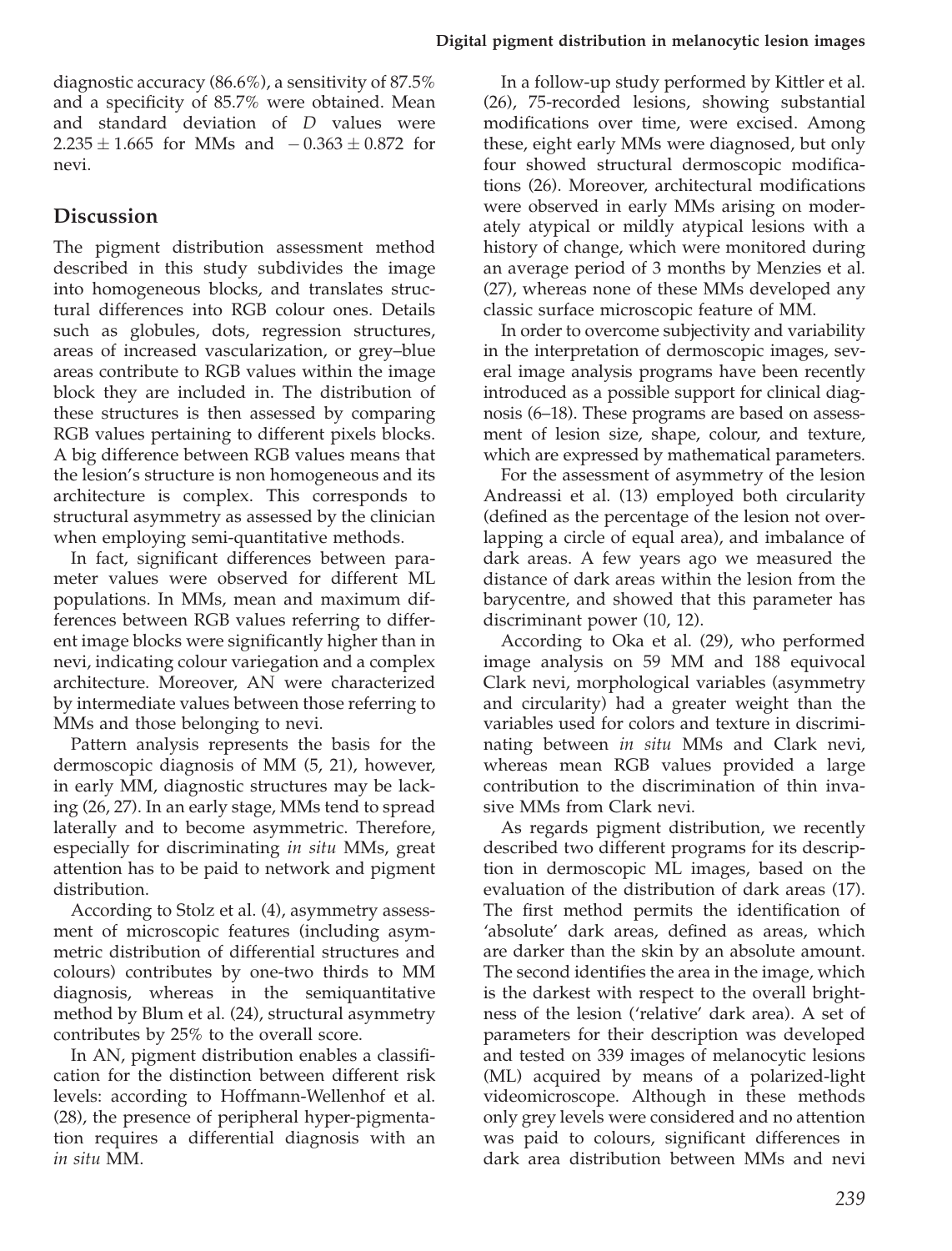#### Seidenari et al.

were observed, permitting a good discrimination of ML (diagnostic accuracy =  $74.6\%$  and  $71.2\%$ for absolute and relative dark areas, respectively).

In this study we are presenting a new method for the assessment of variations in the distribution of pigmentation, which overcomes the concept of asymmetry axis. Each colour block is compared with the others forming the image and not only to its symmetric one. Moreover, measures of colour distribution are obtained for different detail levels depending on the degree of resizing of the image.

In conclusion, since architectural modifications represent the most precocious sign of malignant change, automated assessment of pigment distribution, to be implemented in programs for computer-aided diagnosis of MM, could prove particularly useful for the identification of lesions which should undergo follow-up examinations, as a complement to digital monitoring and dermoscopic observation.

# Acknowledgements

This study was partially supported by MIUR (Ministero dell'Istruzione dell'Universita` e della Ricerca), grant number 2001068929.

# References

- 1. Pehamberger H, Steiner A, Wolff K. In vivo epiluminescence microscopy of pigmented skin lesions. I. Pattern analysis of pigmented skin lesions. J Am Acad Dermatol 1987; 17: 571–583.
- 2. Kenet RO, Kang S, Kenet BJ et al. Clinical diagnosis of pigmented lesions using digital epiluminescence microscopy. Arch Dermatol 1993; 129: 157–174.
- 3. Bahmer FA, Fritsch P, Kreusch J et al. Terminology in surface microscopy. J Am Acad Dermatol 1990; 23: 1159–1162.
- 4. Stolz W, Braun-Falco O, Bilek P et al. Color atlas of dermatoscopy. Oxford: Blackwell Science, 1994.
- 5. Argenziano G, Soyer HP, Chimenti S et al. Dermoscopy of pigmented skin lesions: results of a consensus meeting via the internet. J Am Acad Dermatol 2003; 48: 679–693.
- 6. Cascinelli N, Ferrario M, Bufalino R et al. Results obtained by using a computerized image analysis system designed as an aid to diagnosis of cutaneous melanoma. Melanoma Res 1992; 2: 163–170.
- 7. Green AC, Martin NG, Pfitzner J et al. Computer image analysis in the diagnosis of melanoma. J Am Acad Dermatol 1994; 31: 958–964.
- 8. Hall PN, Claridge E, Morris Smith JD. Computer screening for early detection of melanoma – is there a future? Br J Dermatol 1995; 132: 325–338.
- 9. Gutkowicz-Krusin D, Elbaum M, Szwaykowski P, Kopf AW. Can early malignant melanoma be differentiated from atypical melanocytic nevus by in vivo techniques?

Part II. Automatic machine vision classification. Skin Res Technol 1997; 3: 15–22.

- 10. Seidenari S, Pellacani G, Pepe P. Digital videomicroscopy improves diagnostic accuracy for melanoma. J Am Acad Dermatol 1998; 39: 175–181.
- 11. Binder M, Kittler H, Seeber A et al. Epiluminescence microscopy-based classification of pigmented skin lesions using computerized image analysis and an artificial neural network. Melanoma Res 1998; 8: 261–266.
- 12. Seidenari S, Pellacani G, Giannetti A. Digital videomicroscopy and image analysis with automatic classification for detection of thin melanomas. Melanoma Res 1999; 9: 163–171.
- 13. Andreassi L, Perotti R, Rubegni P et al. Digital dermoscopy analysis for the differentiation of atypical nevi and early melanoma. Arch Dermatol 1999; 135: 1459–1465.
- 14. Pellacani G, Martini M, Seidenari S. Digital videomicroscopy with image analysis and automatic classification as an aid for diagnosis of Spitz nevus. Skin Res Technol 1999; 5: 266–272.
- 15. Seidenari S, Pellacani G, Grana C. Computer description of colours in dermoscopic melanocytic lesion images reproducing clinical assessment. Br J Dermatol 2003; 149: 523–529.
- 16. Grana C, Pellacani G, Cucchiara R, Seidenari S. A new algorithm for border description of polarized light surface microscopic images of pigmented skin lesions. IEEE Trans Med Imaging 2003; 22: 959–964.
- 17. Pellacani G, Grana C, Cucchiara R, Seidenari S. Automated extraction and description of dark areas in surface microscopy melanocityc lesion images. Dermatology 2004; 208: 21–26.
- 18. Pellacani G, Grana C, Seidenari S. Automated description of colours in polarized-light surface microscopy images of melanocytic lesions. Melanoma Res 2004; 14: 125–130.
- 19. Menzies SW, Ingvar C, McCarthy WH. A sensitivity and specificity analysis of the surface microscopy features of invasive melanoma. Melanoma Res 1996; 6: 55–62.
- 20. Argenziano G, Fabbrocini G, Carli P et al. Epiluminescence microscopy for the diagnosis of doubtful melanocytic skin lesions. Comparison of the ABCD rule of dermoscopy and a new 7-point checklist based on pattern analysis. Arch Dermatol 1998; 134: 1563–1570.
- 21. Braun RP, Rabinovitz H, Oliviero M et al. Pattern analysis: a two-step procedure for the dermoscopic diagnosis of melanoma. Clin Dermatol 2002; 20: 236–239.
- 22. Mac Kie RM, Fleming C, Mc Mahon AD, Jarret P. The use of the dermatoscope to identify early melanoma using the three-colour test. Br J Dermatol 2002; 146: 481–484.
- 23. Nachbar F, Stolz W, Merkle T et al. The ABCD rule of dermatoscopy. J Am Acad Dermatol 1994; 30: 551–559.
- 24. Blum A, Rassner G, Garbe C. Modified ABC-point list of dermoscopy: a simplified and highly accurate dermoscopic algorithm for the diagnosis of cutaneous melanocytic lesions. J Am Acad Dermatol 2003; 48: 672–678.
- 25. Grana C, Pellacani G, Seidenari S, Cucchiara R. Color Calibration for a Dermatological Video Camera System. Proceedings of IAPR International Conference on Pattern Recognition 2004, in press.
- 26. Kittler H, Pehamberger H, Wolff K, Binder M. Follow-up of melanocytic skin lesions with digital epiluminescence microscopy: patterns of modifications observed in early melanoma, atypical nevi, and common nevi. J Am Acad Dermatol 2000; 43: 467–476.
- 27. Menzies SW, Gutenev A, Avramidis M et al. Short-term digital surface microscopic monitoring of atypical or